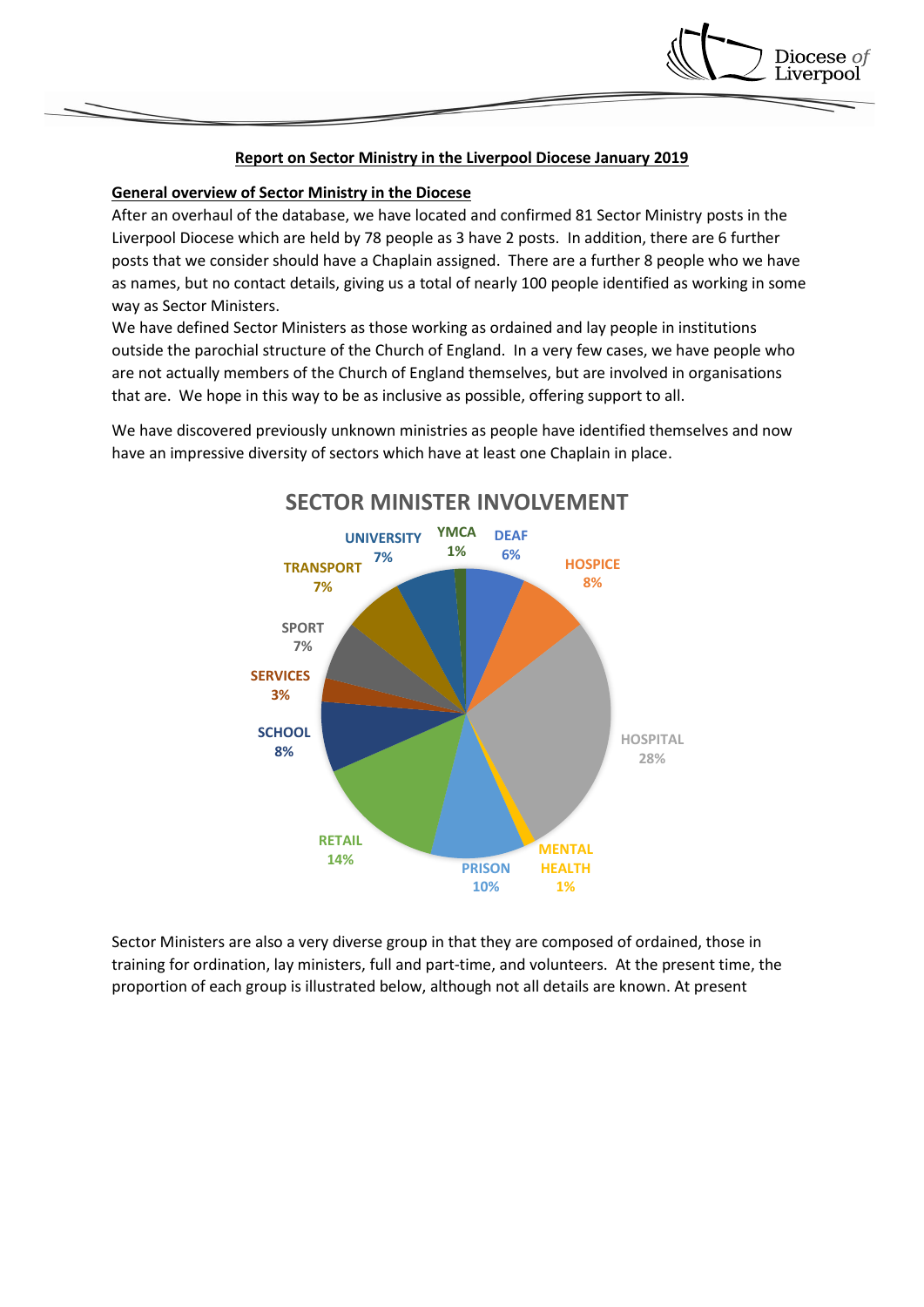

Historically, most Chaplains in institutions were ordained, but there is an increasing tendency for the appointment of lay people, which has implications for the future which will be discussed later.

The full range of institutions covered is shown area by area in the table. There is an uneven distribution of Chaplaincies amongst the Archdeaconries, with most being in Liverpool, followed by Warrington and St Helen's.

## **Meetings**

We have held two meetings of Sector Ministers, one in June 2018 and the most recent one in January 2019. Attendance at both meetings was about 50% of those invited at both events, but at the meeting in January, I received apologies from all but a very few. A small number of Sector Ministers have indicated that they do not wish to meet in a group, but will remain on the mailing list so they are kept in 'the loop'.

The atmosphere at both meetings was very positive and those who attended have indicated that they find such gatherings useful and affirming. They obviously enjoy meeting together and the breaking into institutional groups that occurred at the second meeting seemed to be productive. I have since received several requests for visits and mentoring which I will continue over the next few months.

#### **Results of questionnaire**

Prior to the second meeting, a questionnaire was circulated to all on the database, asking about the preferred time and place of meeting, and also what form these meetings should take. Return of the questionnaires was only 50% which was slightly disappointing, and most of the replies came from those who attended the meeting who are more motivated to be engaged.

The preferred place of meeting still appears to be Liverpool and evening or midday are the best times. Most would like to meet twice and year but a significant few more would like to meet more often. At least half would like to meet in institutional groups or locally.

Most would like a varied content to the meetings and welcomed practical discussions, devotional input and prayer.

A very encouraging number were willing to take on placements and offer Taster Days so that people in church can see for themselves what Chaplaincy involves

#### **Emerging issues**

From visits, conversations and general observations, the following have been mentioned:

a) The lack of clarity about who has the Bishop's licence and in what circumstances this is given. In particular Readers do not always seem to have been included in this.